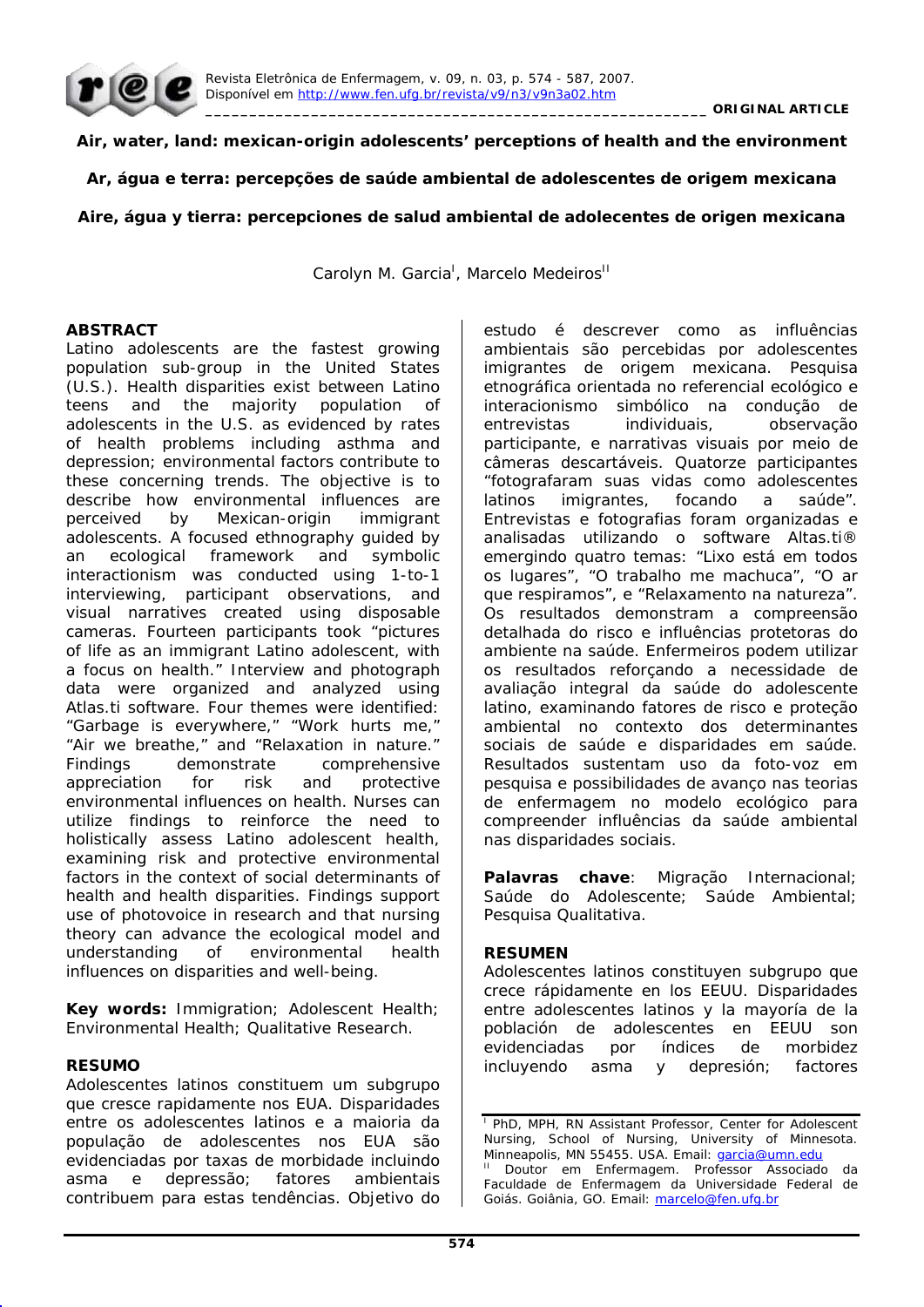ambientales contribuyen para estas tendencias. Objetivo es describir como las influencias ambientales son percibidas por adolescentes inmigrantes de origen mexicana. Investigación etnográfica orientada por referencial ecológico e interacionismo simbólico en la conducción de entrevistas individuales, observación participante, y narrativas visuales por medio de cámaras descartables. Catorce participantes "fotograbaran sus vidas como adolescentes latinos inmigrantes, centrando la salud". Entrevistas y fotografías fueron organizadas e analizadas utilizándose el software Atlas.ti® emergiendo cuatro temas: "la basura asta en todos lugares", "El trabajo machuca", "el aire que nosotros respiramos", y "relajamiento y naturaleza". Los resultados demuestran

# **STUDY RATIONALE**

Latino adolescents are the fastest growing population sub-group in the United States (U.S.) and are part of the largest ethnic minority group. Health disparities exist between Latino teens and the majority population of adolescents in the U.S. as evidenced by rates of physical and mental health problems including asthma and depression  $(1,2)$ . Social determinants of health, notably poverty, result in Latino adolescents residing where environmental risks are prevalent while environmental assets may be lacking  $(3,4)$ . The influence of environmental factors, harmful and protective, is recognized by nurses but how the environment is perceived by Mexican-origin immigrant Latino adolescents has not been documented previously. Their perceptions can provide useful foundational knowledge for developing successful health assessment and promotion nursing initiatives.

For all adolescents, physical and mental development can be negatively or positively influenced by environmental factors  $(5-7)$ .

comprensión detallada del riesgo e influencias protectoras del ambiente en la salud. Enfermeros pueden utilizar los resultados reforzando la necesidad de evaluación integral de la salud del adolescente latino, examinando factores de riesgo y protección ambiental en el contexto de los determinantes e disparidades sociales de salud. Sustentan el uso de la fotografía en investigaciones y posibilidades de avanzos en teorías de enfermería en el modelo ecológico para comprender influencias de la salud ambiental en las disparidades y bien estar social.

**Palabras clave**: Migración Internacional; Salud del Adolescente; Salud Ambiental; Investigación Cualitativo.

Immigrant Latino adolescents experience health disparities resulting from complex causes including social determinants of health such as poverty  $(8,9)$ . Affordable housing in the U.S. for those in poverty is often situated in tenuous environments within urban settings; for immigrant Latino adolescents this increases their exposure to environmental pollutants that contribute to development or exacerbation of health problems such as asthma  $(1)$ . Lack of access to safe recreational environmental resources in conjunction with neighborhood risks such as gang presence, crime, and illegal drug sales together compound the potential for problems such as depression or violence  $(2,10)$ . Moreover, concerning rates of obesity among Latino adolescents are due to complex reasons that, for those living in low-SES areas, include the lack of safe access to venues for physical activity (11).

For those youth who are employed, occupational hazards comprise an additional layer of environmental risk though there are inherent economic benefits. Furthermore, for the immigrant Latino adolescents who are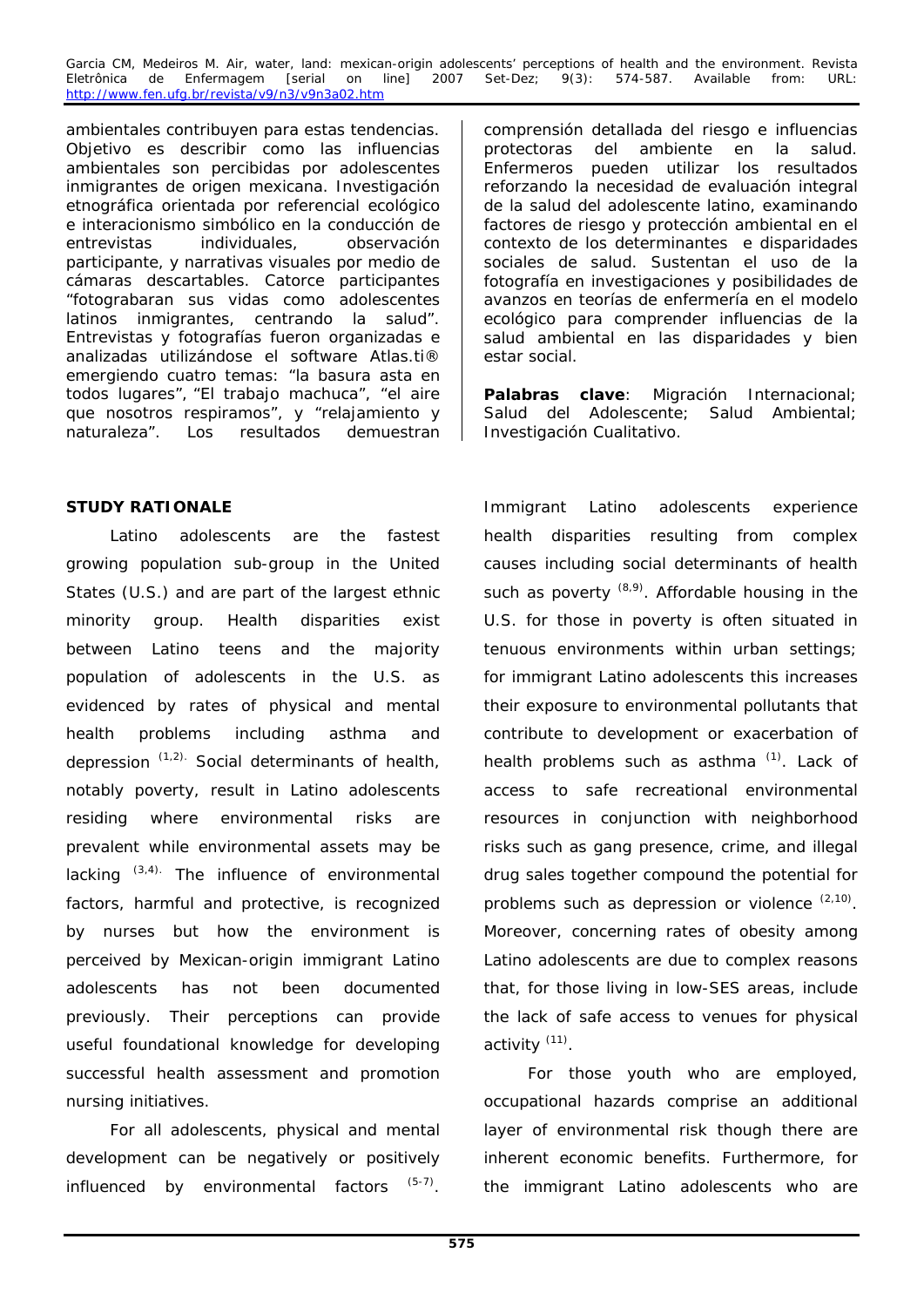Garcia CM, Medeiros M. Air, water, land: mexican-origin adolescents' perceptions of health and the environment. Revista<br>Eletrônica de Enfermagem [serial on line] 2007 Set-Dez; 9(3): 574-587. Available from: URL: Eletrônica de Enfermagem [serial on line] 2007 Set-Dez; 9(3): 574-587. Available from: URL: http://www.fen.ufg.br/revista/v9/n3/v9n3a02.htm

migrant and follow agricultural seasons across the country, environmental risks also include occupational hazards such as pesticide exposure (3).

Nurses practice in settings that are accessed by immigrant Latino adolescents; namely, school- and community-based health care centers. It is important that nurses are able to recognize and assess for environmental risk and protective factors. A starting point upon which to build this awareness is to gain understanding of how immigrant Latino adolescents' perceive environmental influences on their health. This knowledge can inform practice and research initiatives to minimize risks and maximize assets within their experienced physical environment.

### **LITERATURE REVIEW**

Research on environmental exposures and the subsequent impact on this developing phase of adolescence provides foundation understanding of the extent of harm that can occur during this period of rapid physiological growth (5,6). Operating with this understanding, Golub (2000) describes specific effects of toxicants such as disrupting adolescent biological maturation and function because of the uniqueness of this developmental period. Examining beyond general or random physical environmental exposures, Golub highlights the voluntary and involuntary environmental exposures that make adolescents particularly susceptible to harmful effects. Specifically noted are voluntary exposures such as substance use or experimentation and involuntary exposures to toxicants in the workplace <sup>(7)</sup>. This literature provides foundational understanding but is limited in

that it is not specifically describing Latino adolescents.

Because many Latino children and adolescents work in migrant agricultural settings, researchers examining environmental exposures in Latino youth have specifically targeted these high-risk exposure areas. Salazar, Napolitano, Scherer, and McCauley conducted a qualitative, descriptive inquiry exploring the perceptions of Latino adolescent farm workers regarding their pesticide exposures, specifically  $(3)$ .

Using a focus group methodology based on an ecological framework, they gained awareness of the adolescents' perceptions regarding their susceptibility to illness because of the pesticide exposure, their knowledge of hazards, and the barriers they felt regarding other employment possibilities. The participants were not necessarily recently immigrated, so the findings, while useful and insightful, are not readily transferable. Another qualitative study conducted with Latino migrant school-aged children focused on their perceptions of health  $(4)$ . Specific to migrant Latino youth, the findings from this focus group study highlighted health perceptions including acculturation issues and environmental influences.

Study recommendations centered on improving the culturally competent care of pediatric nurses. Both studies provide understanding but because they had not been conducted with recently immigrated older Latino adolescents and were focused on a migrant population, they could not be used to move beyond a descriptive study design. Thus, the proposed study complimented existing work and was designed to contribute new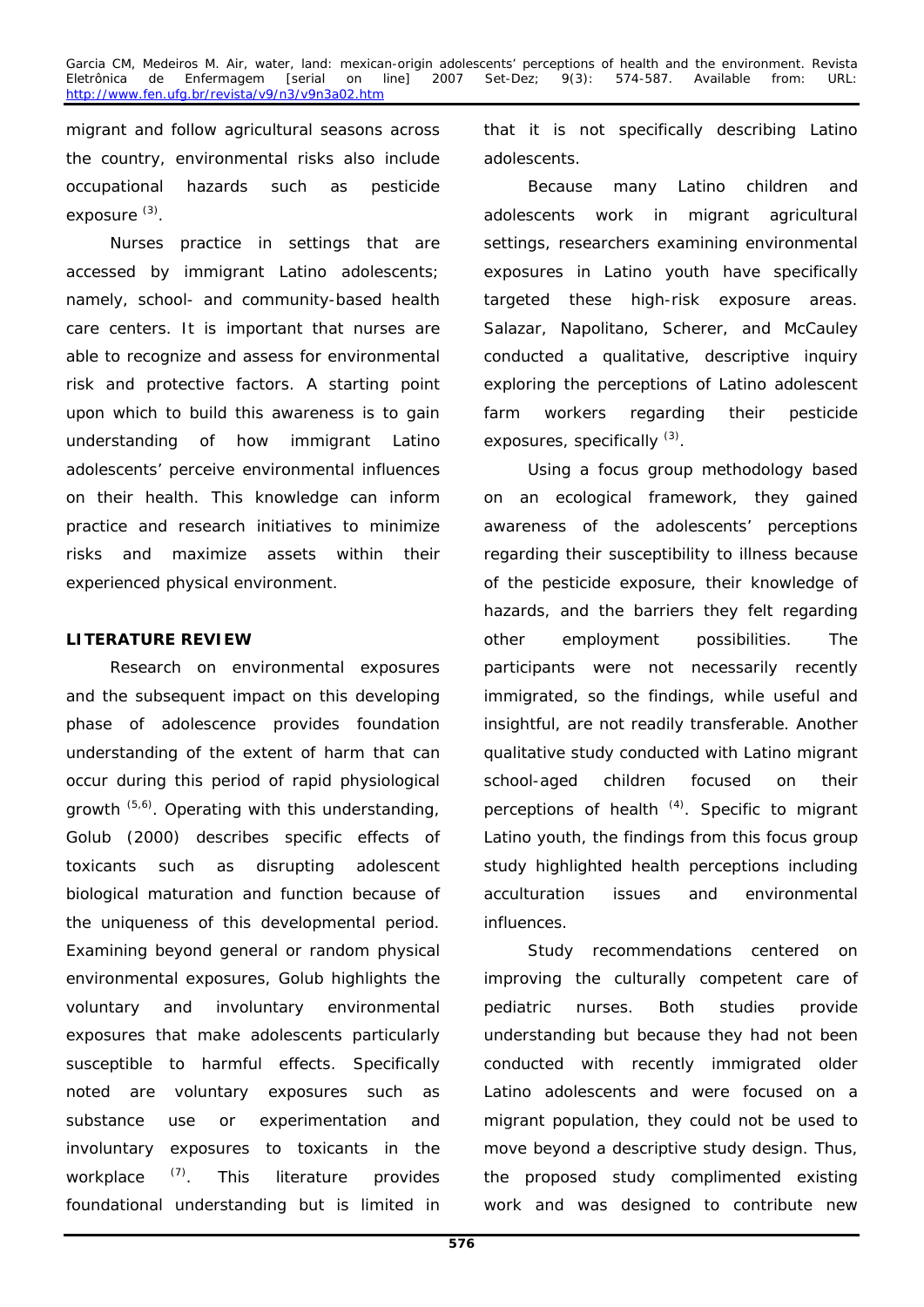understanding about a rapidly growing population sub-group: immigrant Latino adolescents.

Beyond the physical environmental risks and exposures literature, there is a growing body of literature informing understanding of the role that social determinants of health play in affecting the health and health disparities experienced by adolescents. For youth in poverty, the environmental absence of resources such as playgrounds or parks has substantial influence on their ability to be physically active and subsequently, at lower risk for obesity or diabetes  $(12)$ .

Both diseases are disproportionately affecting the Latino community; understanding how social determinants of health, including poverty, and related environmental risks are associated with these diseases could lead to innovative preventive nursing interventions. Further, physical environmental characteristics have been shown to contribute to a developmental-ecological model of violence for Latino adolescent boys living in poor urban areas (10). Understanding how Latino adolescents view the environment surrounding them will contribute to this developing knowledge.

Finally, varied qualitative and photovoice methodologies have been employed with Latino adolescents to ascertain perceptions of health and illness<sup>(3)</sup>. The richness of descriptive data obtained make these methods useful in exploratory level studies designed to establish a frame of reference upon which to inform practice and future research. In particular, photovoice has been used in the Latino community to gain perceptions of topics such

as immigration or health-seeking behaviors including prenatal care  $(13)$ .

# **CONCEPTUAL FRAMEWORK**

Bronfenbrenner's ecological theory was the guiding framework for the study design and data analysis  $(14)$ . Though the adolescents themselves comprised the main source of primary data, the ethnographic design incorporated researcher data including observation, reflective journaling, and field notes.

Further, symbolic interactionism informed the study design; emphasis is on the meanings of an experience attributed by the individual. In this way, an experience can be positive for one individual, similar or negative for another person in the same or different cultural context. Applied to this study, symbolic interactionism necessitated a follow-up with the photographs so that the adolescent could describe what she/he was thinking when taking the picture.

# **Purpose**

The original study aims were to describe immigrant Latino adolescents' perceptions of healthy and unhealthy influences and their experiences accessing the U.S. health care system. General perceptions of health and specific perceptions of mental health have been reported elsewhere  $(15,16)$ . The purpose of this article is to describe the perceived healthy and unhealthy environmental influences of immigrant Latino adolescents in their own words and pictures.

# **METHODS Study design**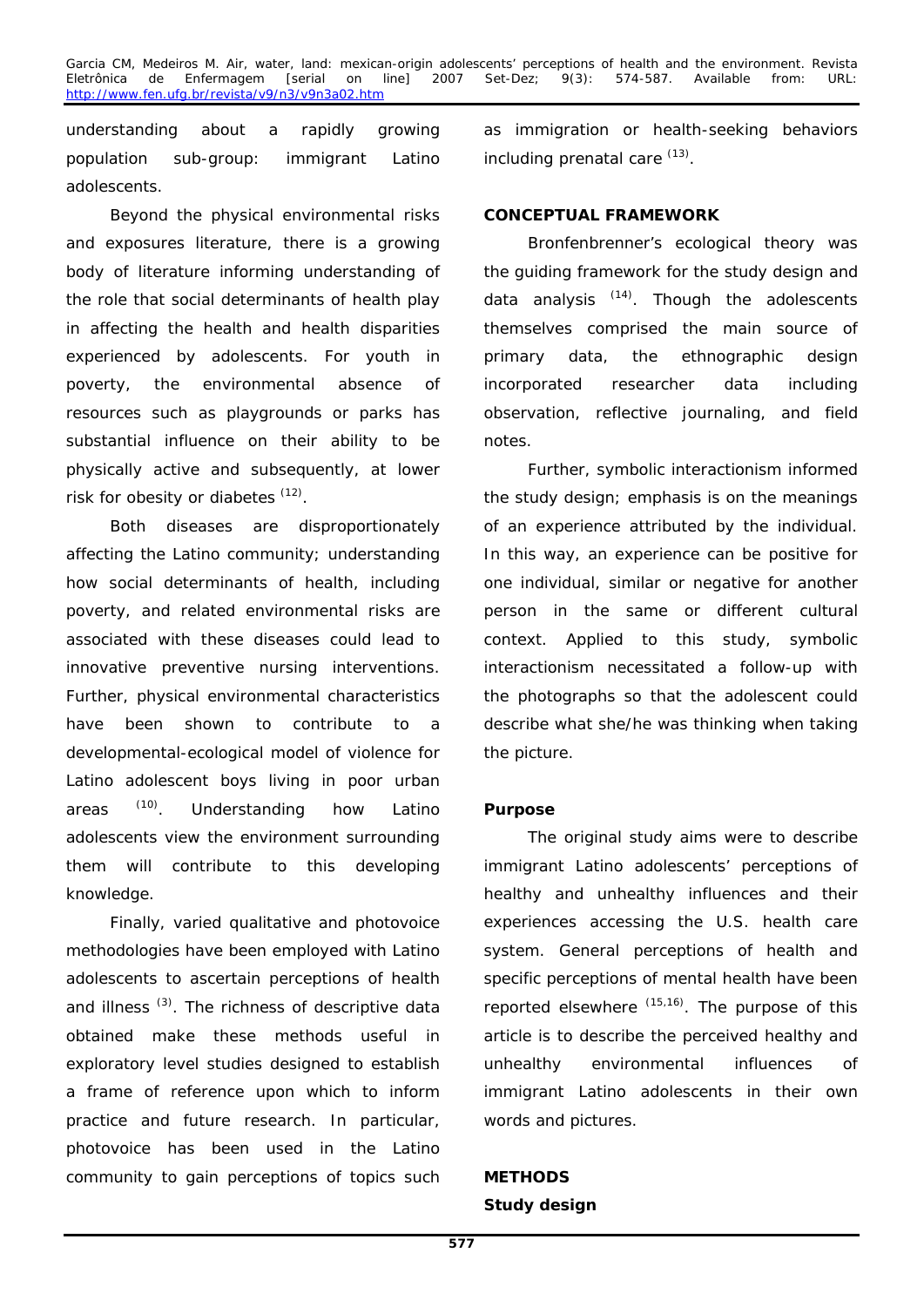Garcia CM, Medeiros M. Air, water, land: mexican-origin adolescents' perceptions of health and the environment. Revista<br>Eletrônica de Enfermagem [serial on line] 2007 Set-Dez; 9(3): 574-587. Available from: URL: Eletrônica de Enfermagem [serial on line] 2007 Set-Dez; 9(3): 574-587. Available from: URL: http://www.fen.ufg.br/revista/v9/n3/v9n3a02.htm

This focused ethnography employed oneto-one interviews and photovoice data collection techniques. A focused ethnography is a narrow exploratory study of an area of concern within a community with time- and context-specific boundaries. This methodology contributes understanding that is gained within a context of environment and culture (17). A photovoice strategy was selected to compliment the interview data, which were thought to possibly be limited due to discomfort that can be experienced in an interview setting. An empowering tool, the photovoice methodology has been used in prior research with Latino adolescents; it gives participants the opportunity to contribute data in their own time and space  $(18,19)$ .

# **Participants**

Immigrant Latino adolescents were invited to participate if they had arrived into the U.S. no more than three years before the initial interview was conducted; all participants arrived to the U.S. between 2001 and 2003. Additional inclusion criteria included being between 15 and 20 years of age, selfidentifying as Mexican, and willingness to participate. Fourteen adolescents were purposively recruited from a public charter school and a church using verbal invitation augmented with written information sheets. Both settings have large Latino populations and are located in neighboring urban cities in a mid-western State experiencing rapid Latino population growth. A church was selected to facilitate recruitment of Latino adolescents who may not be attending school because the dropout rate for Latino youth is high.

### **Data collection**

Following University of Minnesota Institutional Review Board (IRB) approval, a purposive sampling strategy was employed to recruit participants. Verbal explanation of the study and an informational sheet were provided to interested adolescents. The IRB waived the need for active parental consent; an informational sheet was given to parents when they were present or to adolescents to bring home. There was no mechanism to ensure that when the informational sheet was given to the adolescent to bring home, it was in fact delivered to the parent.

Approximately a week lapsed before commencing the study with interested adolescents so parents could contact the PI as desired. There were no parental inquiries over the course of the study. Adolescent verbal assent was obtained before beginning the initial interview; the IRB did not require written assent because it was felt this might limit willingness to participate because of participants possibly lacking legal documentation of residency or citizenship. The assent process addressed content of the photographs and what the PI or research team would be required to report, such as apparent abuse. The initial interview took place where the adolescent preferred; all selected the recruitment site (school or church) for this interview.

The goals of the first semi-structured interview were to elicit the adolescent's health perceptions and his/her experiences accessing the U.S. health care system. At this interview participants completed a demographic questionnaire including a language-based acculturation scale developed for Latinos. The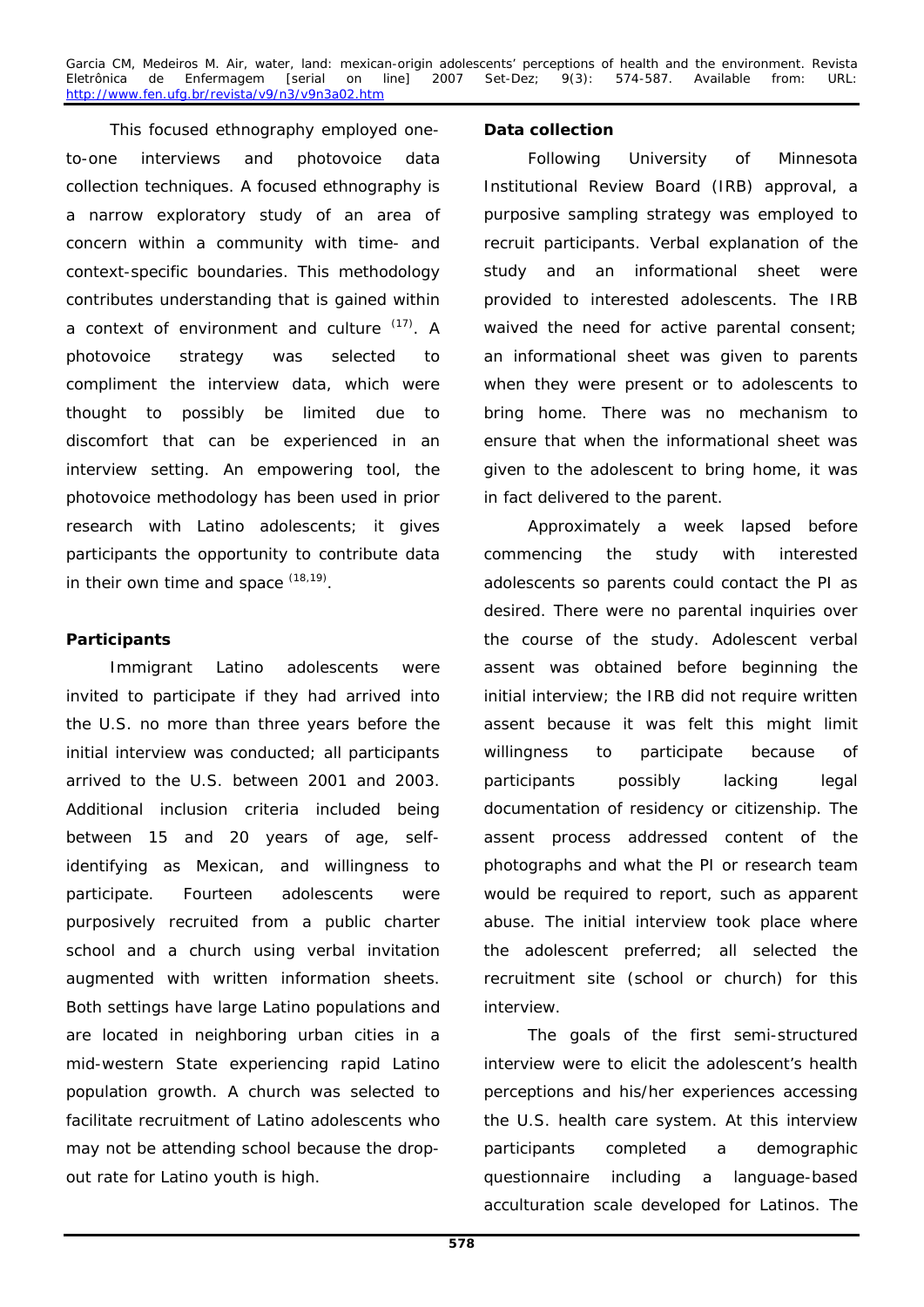interview was conducted in English or Spanish according to the participant's preference; a Latino professional interpreter was present at all interviews. Interview lengths ranged from 45 minutes to nearly 2 hours, and all were audio recorded to facilitate verbatim transcription and translation of Spanish into English.

Each adolescent was then given a disposable camera with 24 exposures and instructions to "Take pictures of healthy and unhealthy influences in your life." Participants were asked to complete their photographs within two weeks though on average, the cameras were returned a month after the initial interview. Following film development, a second interview was conducted to ascertain the meanings behind each photograph; key questions asked included "Why did you take this picture?" and "What were thinking of when you took this picture?"

These interviews were also conducted where the participants preferred; for most, this remained the school and church but for a few, the interview took place in their homes. At the end of each second interview, a second assent process was followed to determine which photographs the adolescent would allow the PI to use in public data dissemination activities such as presentations and publications. Because the adolescents gave permission for most photographs to be used, those they did not give permission to use were signed and dated on the back to identify them.

Each participant received a 25\$ gift card for Target following the completion of each interview so each adolescent completing both interviews received a total of \$50. Each

participant also received a copy of his/her photographs to keep.

In addition to the interviews and photographs, the PI completed extensive field notes, noting observations and interactions throughout the study process. Journaling by the PI contributed in-depth reflection on the process and experience of conducting this study. These data were referred to during the analysis of the interview and photograph data in order to provide contextual understanding for some of the findings. These components of the study were important given the non-Latino ethnicity of the PI and the need for maximizing interpretation of data were within the appropriate context. The PI spent extensive time at each study site, participating in various activities in order to gain in-depth understanding of the environment in which the adolescents resided. The PI lives within one of the urban cities and spent time immersing within the local Latino community beginning two years prior to the actual study commencing.

In addition to quality time in the field, reflective journaling, and field notes, the study rigor was strengthened by using triangulation of data sources, consulting method and cultural experts throughout the research process, comparing oral and written interview data, and maintaining an audit trail of process and paperwork.

# **Analysis**

All interviews were successfully recorded; these were transcribed and translated by a professional not associated with the study. Where questions arose, the transcriber kept the Spanish text in parentheses next to the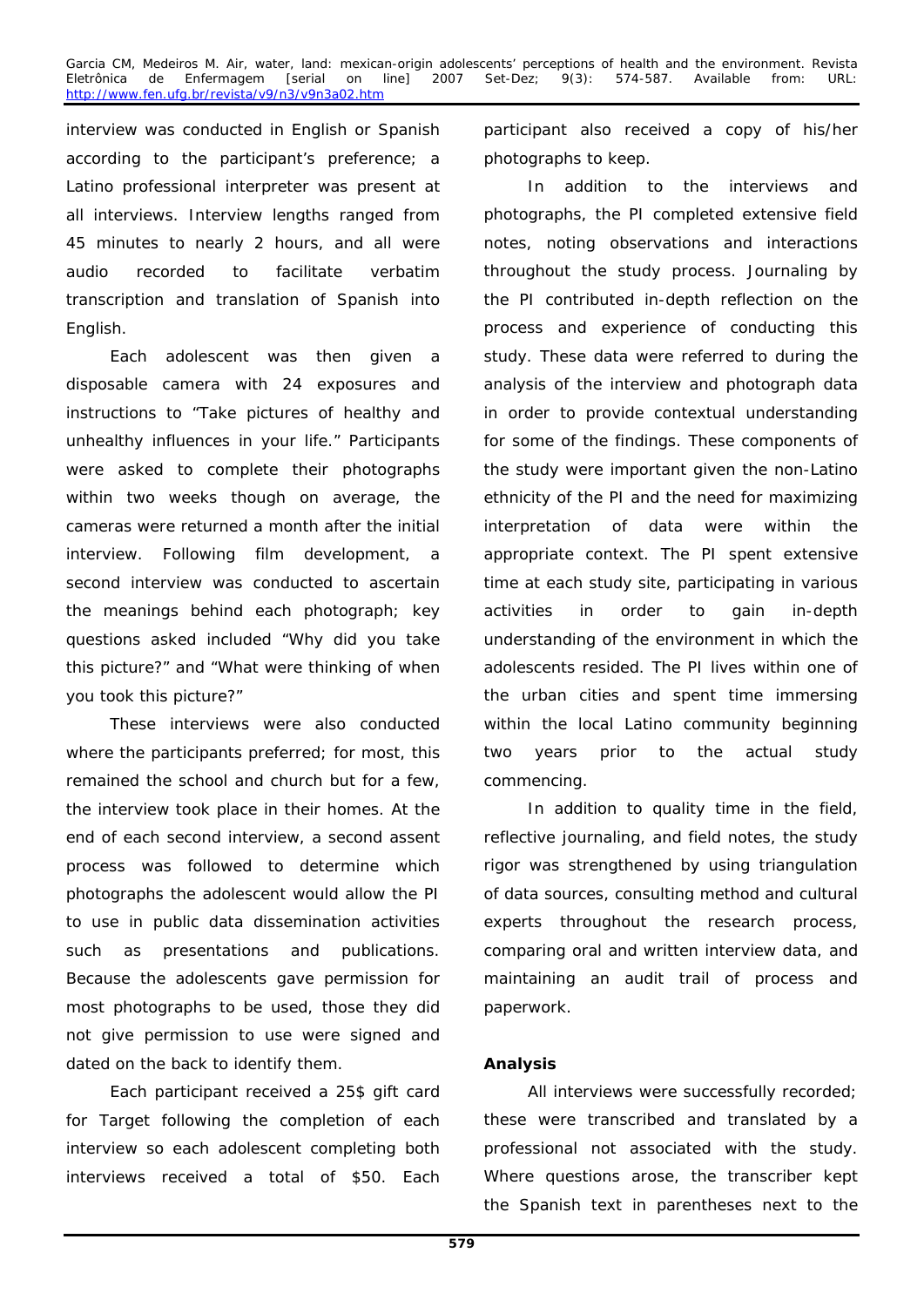English translation for the PI to examine and address with the interpreter, listening to the recorded interview as needed. All interview text and photographs were imported into *Atlas.ti®* software to facilitate an inductive coding process.

In total, nearly twenty hours of interview were coded along with 180 pictures. The pictures were coded based on the meanings provided by the adolescents rather than using a pre-identified list of possible codes. As new codes were created to describe interview or photograph data, the previously coded data were re-examined to determine if the new codes were applicable to that data. The assigned labels, or codes, were combined into categories that were organized in a manner that facilitated identifying thematic patterns that aligned with the original study aims. The environmental-focused codes and categories were re-organized in subsequent analysis in order to identify representative environmental themes. These themes, with supportive original data quotations and thick descriptions, are presented below.

### **RESULTS**

### **Sample**

The sample  $(N=14)$  included 9 females and 5 males, 15 to 20 years of age (mean  $=$ 16.6), who emigrated from Mexico within 3 years of being recruited (range = 2 months to 3 years). They were equally recruited from both settings (7 participants from each). Thirteen participants emigrated from Central Mexico with the  $14<sup>th</sup>$  reporting being from Northern Mexico. Data were not collected regarding whether or not the participants came from urban or rural areas within their State in

Mexico; however, through the interview process many participants described living in Mexico City rather than in rural areas of Mexico. All participants reported attending school in Mexico prior to immigrating. Six participants, all recruited from the church setting, were not in school; of these, four had either graduated or were in the process of being admitted. Five of the 14 were employed; employment settings included retail, construction, and manufacturing. The Bidimensional Acculturation Scale, a languagebased measure of acculturation, reflected the recent immigrant status of the participants. All 14 scored high in their self-reported comfort with the Spanish language; only 5 scored high in their self-reported comfort with English.

Three of the participants did not have their parents living in the U.S.; the other 11 reported living with their parents. Ten of the participants reported living in a household with five or more persons; three reported household size of four and the final participant reported living in a household size of three. Large household sizes are common among the Latino community for cultural and economic reasons. All but two of the participants lived in a house; the two resided in apartments. This was the only indirect measure of economic position and quantitative data do not exist to further understand the economic position of the sample. Photos demonstrated a range of living situations, ranging from photos of housing that appeared to be in low-income parts of the city to photos of organic juice in the refrigerator within a tidy, attractive kitchen.

Three youth did not complete the visual narrative or 2nd interview. Two of these had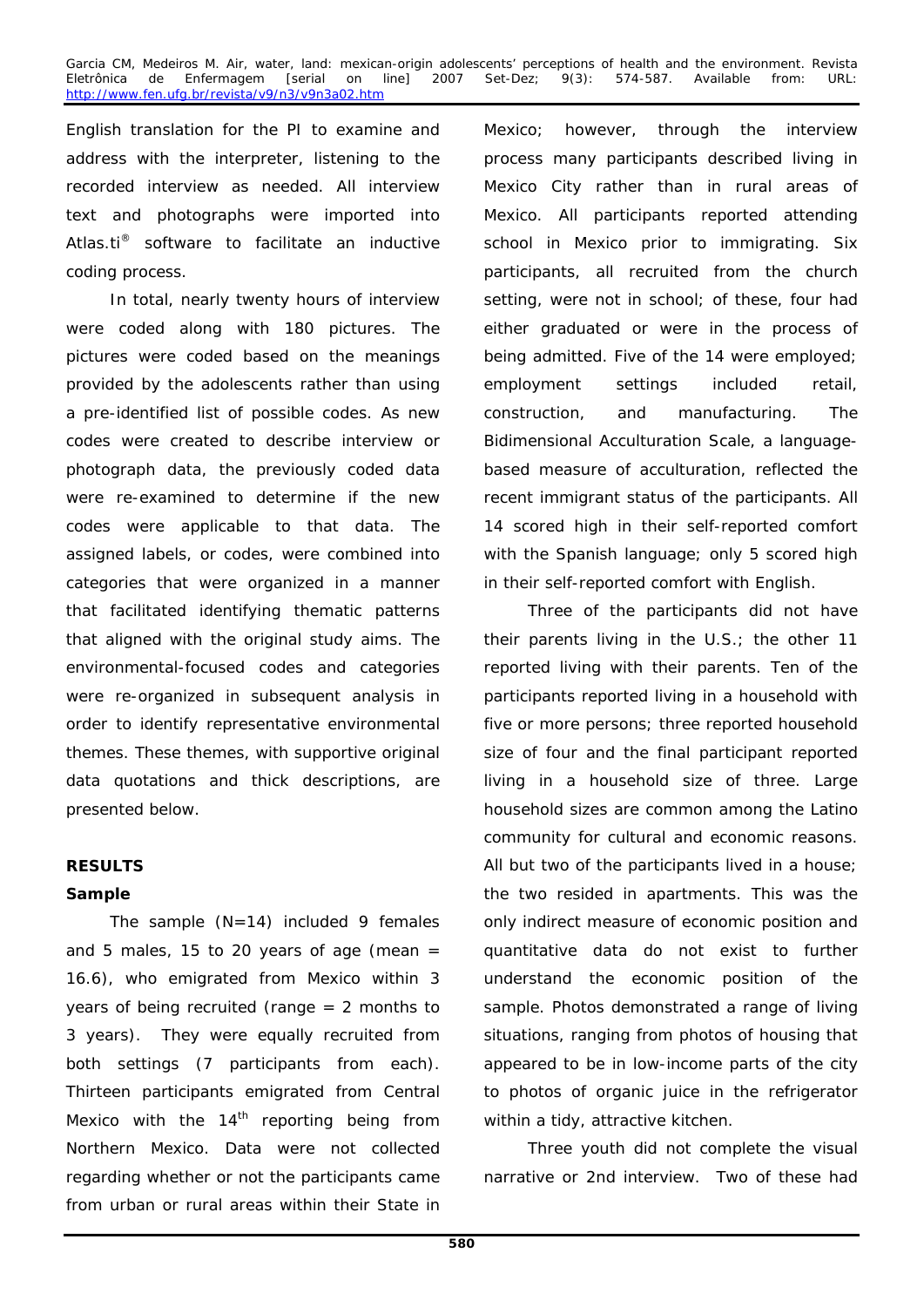returned to Mexico following the first interview; the third did not return follow-up phone calls. **Theme I: "Garbage is everywhere"** 

### **Thematic overview**

In doing the data analysis, an important point became very clear. The initial interview data from all participants did not include references to environmental health influences with the exception of work related exposures. Indeed, the rich environmental health data came when the participants completed their photovoice project and presented numerous photos of environmental influences, positive and negative. The follow-up interviews reinforced the importance of environmental influences as perceived by the adolescents. The four environmental themes that were identified and are described below include: "Garbage is everywhere", "Work hurts me", "Air we breathe", and "Relaxation in nature". Real participant names have not been used when quotes are provided.



**Figure 1:** Indoor garbage **Figure 2:** Litter in the lake

Talking about indoor trash, Esmiralda said, "If it is not kept controlled and it is placed in places where people can be contaminated, people can be affected by it and it actually can be bad for your health because you can

Participants portrayed indoor and outdoor garbage, including kitchen trash bags, collection bins, litter on the ground near their homes and in parks. Differentiating organic and inorganic garbage, Liselle shared, "Garbage can be good and bad. I see organic trash as good and I see inorganic trash as bad. The inorganic, as I see, its stuff [that] doesn't dissolve and ends up contaminating the rivers and other parts that actually do affect us health wise." Miguel addressed this as well, stating, "It is non-degradable material. These probably don't smell as much as the degradable ones but they are still polluting. If nobody picks them up they would accumulate." Miguel also addressed the litter in the park and in the lake, "Here is trash in the lake; [it] is really bad. You can't see (pointing to park of a picture of the lake) but if you go there it is really dirty. You can see trash there is really bad. It takes away from the beauty of nature."



actually get sick from it, get an infirmity from it because of the bacteria." Focusing on the bacterial and germ effects, Maria shared, "This is trash, [it] brings germs and bacteria." Talking about a picture of school trash, Flor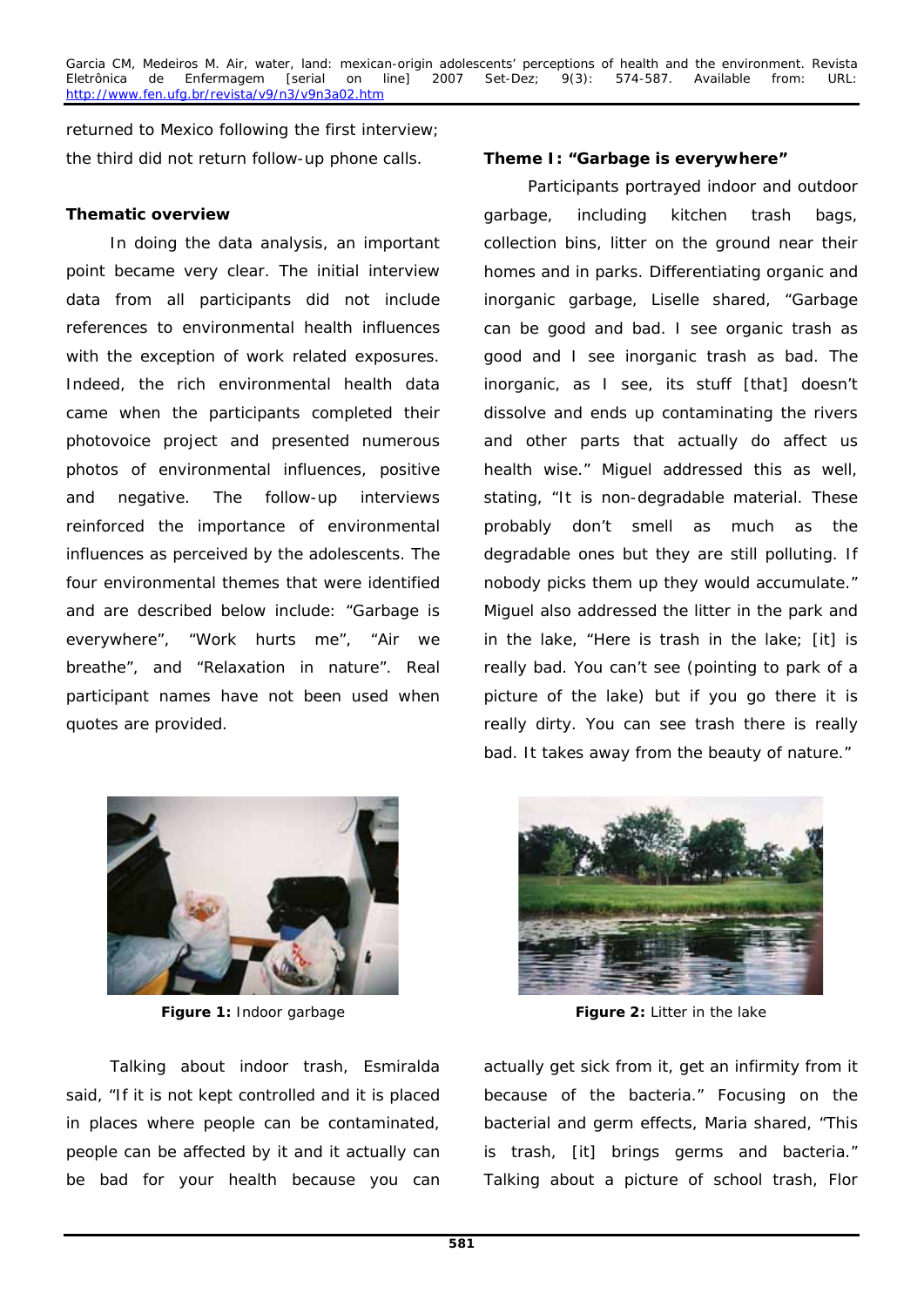shared, "In this picture there is trash strewn and it is not healthy because some times, in other places, it remains for two and three days and that is harmful specially for kids, not so much the adults."

Home trash was photographed primarily in the kitchen or near an outside door; in this context home cleanliness was described as important to health. Flor photographed a clean kitchen setting to emphasize the importance of environmental cleanliness for her health. Miguel described the negative environmental influence of his neighbor's trash, "Here is like really direty in here, that blue house is my neighbor. There is a lot of trash. You can't see the flies but around there is not healthy. Like bad smells. [The poop]. They got a dog."

### **Theme II: "Work hurts me"**

Participants described harmful work factors ranging from back pain and fatigue to dust and noise exposure. Mario, employed in construction, shared, "I work with sheetrock and there's a lot of dust. And we don't wear any protection. [I feel it] in my nose." Negative coworker influences were noted, "No one uses it [mask] and if I do, they tease me." Also describing the health effects of dust, Javier talked about his work environment, "Where I work there's a lot of dust. And when I get out of work, I feel it in my throat." He also spoke about noise exposure, "There's a lot of noise because we use a machine gun and the tool that cuts in the middle of the tile."

Physical strain evidenced in back pain and headaches resulted from strenuous work and long shifts. Mario described back pain, "Before sometimes I would say, I have to work, but I told my uncle I started to feel back pain.

And he noticed that he was only 26 and had to be careful too." Sagitario described a picture of her dad resting on his back,

*Sagitario: "This one is my dad. Because lately he's been working a lot. It's like physically tired. So he came home and laid down and I took the picture."* 

*PI: "So do you think that his being tired and working too hard is unhealthy?"* 

*Sagitario: "Not healthy because he's getting really tired. Because he can faint or any other thing; it's not good."* 

Describing another photograph, she shared,

*Sagitario: "And because my friend's face. She's sad. But here you could see black eyes (dark shadows under her eyes). Because she sleeps really late and she works."* 

*PI: "Tell me more about the work. Is that a healthy or unhealthy thing?"* 

*Sagitario: "Yes and no. Yes because it's important. And the money helps you. Sometimes no because you overwork yourself. And that's bad. Sometimes you can't do the things you want, cause you have to rest. The first think you want to do is go home and sleep."*

Flor, employed in retail, had limited time to eat as noted in this interview exchange with the PI:

*PI: "Do you have time at work to eat?" Flor: "They give me ten minutes only." PI: "Ten minutes is not enough." Flor: "I don't know because I only eat snacks. I do eat food, but just a little bit." PI: "Do you eat food at home?" Flor: "Yes, but I hardly have time."*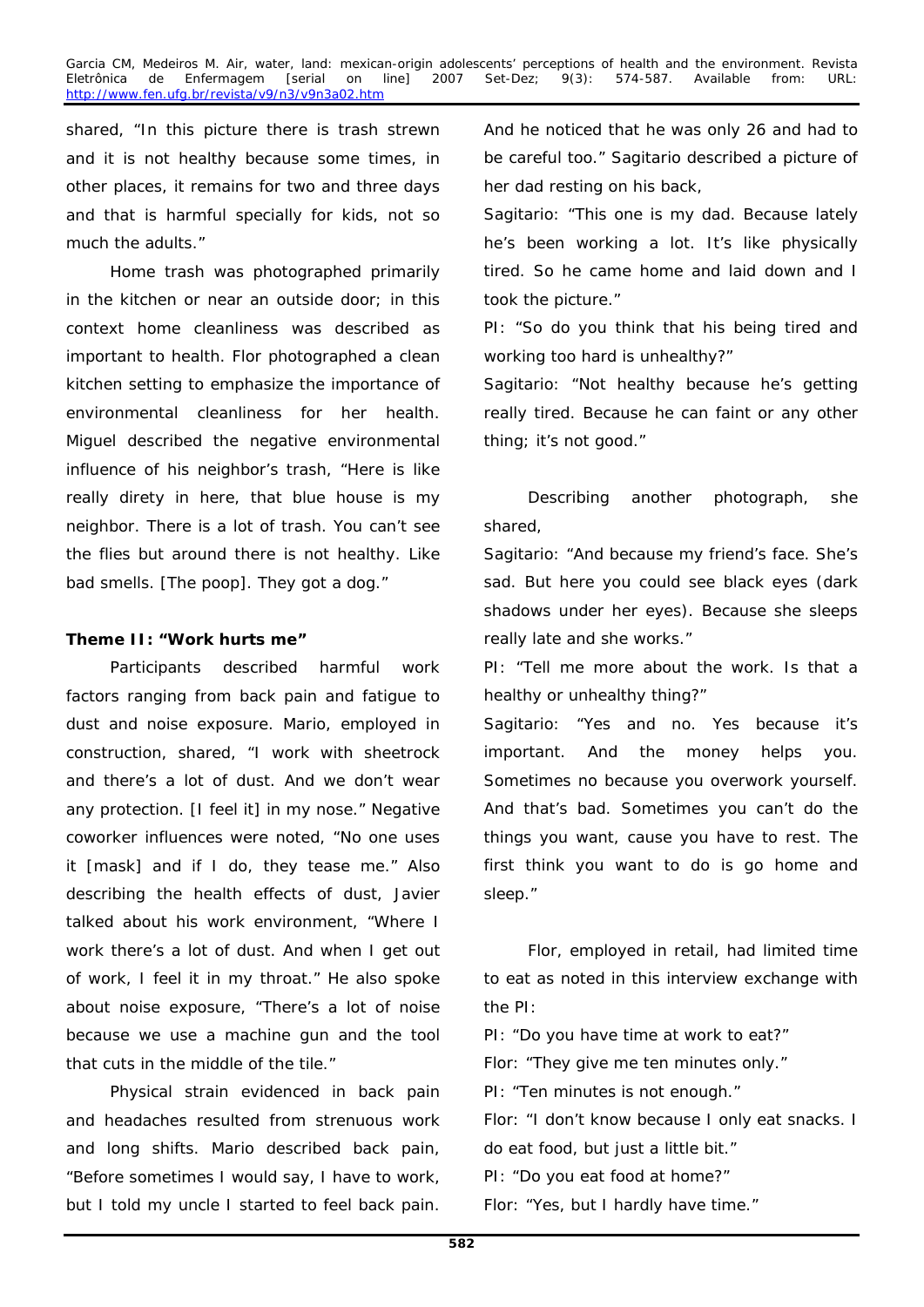*PI: "But why don't you have time? Is it because of work?" Flor: "Yes, because [of] school and work."* 

### **Theme III: "Air we breathe"**

Healthy and unhealthy air was described by most participants; sources of harmful air, or air pollution, included occupational and automobile. Healthy air was viewed by some, who compared the visual air quality with what

they had observed or experienced in Mexico. The lack of air pollution in the U.S. was noted by Mario who photographed freeway traffic and a blue sky above. He described the trees he photographed in his neighborhood as healthy and contributing to good air quality for him. He also photographed car exhaust and neighborhood litter to demonstrate conflicting environmental influences surrounding him.



**Figure 3:** Blue sky, clean air

Liselle pointed out the harmful effects of air pollution from a nearby manufacturing plant, "…with the smog they contaminate the air, everything we breathe, the air we inhale and exhale and that is what makes us healthy or unhealthy." She went on to clarify that she did not live near factors but that if she did, she was sure she would be breathing contaminated air and would experience specific health problems with her kidneys.

Picturing a family enjoying a picnic, Maria shared about what she perceived, "The family they go out and get fun. It's good. That's relaxing. Like not a lot of smog. It's healthy."

### **Theme IV: "Relaxation in nature"**

Access to recreational parks, nature trails, and lakes was pictured and described as a positive contributor to mental health and physical health with concurrent opportunities to relax and exercise. Miguel took pictures of flowers in the park because he felt the scent and visual aspects of the flowers helped make him feel good, including his self-esteem. His pictures also focused heavily on a variety of exercise venues available at a local urban park, including canoeing, paddle boating, running, biking, and fishing. Other participants also emphasized physical exercise within a park setting in their pictures, describing mental and emotional benefits derived in addition to the physical benefits. Maria described benefits of a park including to "use it to run, to go for walks and to do exercises." Liselle shared,

*"I took these pictures, as you can see they relate to each other, because exercising, whether it is walking, running, gymnastics, sports, and all that, and good communication,*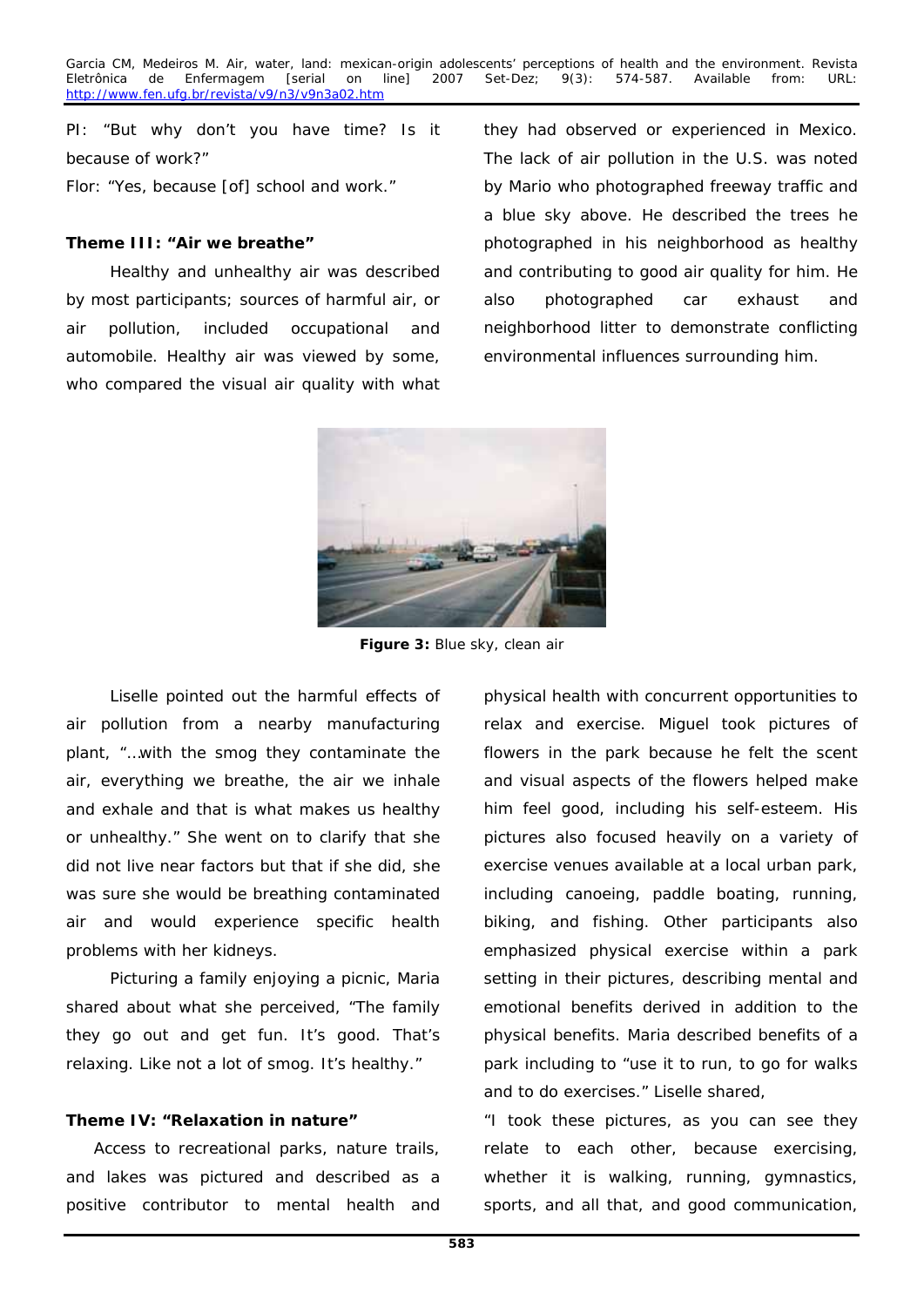*that is family unity [picture of family at a park], can help us lead a better life. If we can put aside our thoughts and for a while we go outside of our daily routine. . . that is to lead a better life."* 

When probed, Liselle elaborated on the nature and relaxation gained from exercise in a park setting rather than simply doing



**Figure 4:** Park recreation

Linking the mental and physical benefits, Jose shared, "canoeing is healthy too and relaxing and is a little bit romantic."

Despite all participants residing in urban settings surrounded by parks, some did not experience or demonstrate opportunity to find and use the recreation areas near them. Citing safety and lack of knowledge of resources, Esmiralda summarized her current physical exercise, "Actually I just walk and when I was in Mexico I used to practice sports. I'm looking for a place to go." In her situation, she wanted to play soccer in the U.S. but did not know how to find a community center or place where she could play.

### **DISCUSSION**

Social determinants of health include important environmental determinants recognized and described by immigrant Latino

something on one's own home: "I am not talking about regular walks. Yes, you can take regular walks but the ones that help clear your mind are the ones like a nature walk, through nature taking a walk by yourself. Those are the types of things that help you mentally. Not a walk or on a machine."



**Figure 5:** Exercise in nature

adolescents. $3,4,12$  The participants in this study demonstrated acute awareness of harmful and beneficial environmental influences on their physical and mental health. The identified asset, or protective nature, of environmental resources such as lakes and parks for physical and mental health are supported with literature that identifies health problems and disparities associated when these protective environmental factors are absent. $2,12$  In addition, health risks resulting from environmental hazards ranging from pollution and garbage to occupational hazards have been linked to prevalent diseases in the Latino community such as asthma that warrant attention and intervention  $(1,3,4)$ . Though unaware of an existing ecological theoretical framework, the adolescents provided photographs and stories about environmental risks and assets in the Microsystems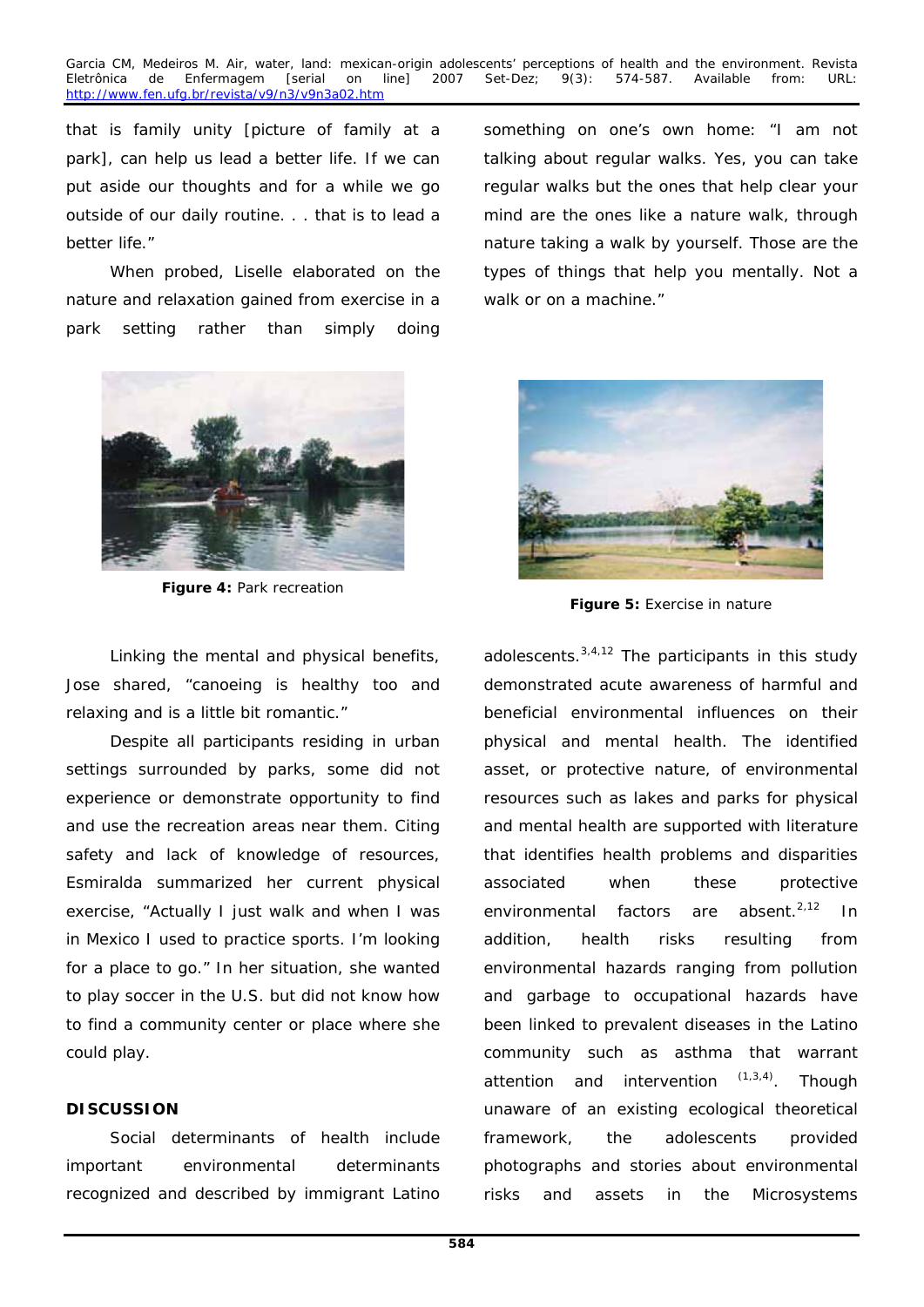surrounding them, including family, neighborhood, school, and places of employment, worship, and recreation. For some of the adolescents, the Microsystems provided complimentary protective environmental resources while for others the systems compounded risk. Set within the broader ecological context, these environmental influences may be further exaggerated by Ecosystem deficits such as limited access to health care services including health screening, assessment, and education and Macrosystem challenges such as conflicting cultural values with the majority culture. Use of an ecological framework facilitates the ability of nursing to proactively and strategically influence the health and well-being of immigrant Latino adolescents at the varied system levels.

### **Strengths and limitations**

A strength of this study is that it was conducted with community engagement and support; Latino community members informed the design, implementation, analysis, and dissemination of findings. Recruiting from nonhealth based community settings avoided possible bias toward health-based responses; in addition, not being solely school-based allowed for participation of Latino adolescents who were not in school due to drop-out. A homogenous sampling approach strengths study validity; this approach is recommended in the literature addressing research with Latino sub-groups  $(20)$ . The use of photovoice strengthened the study design and subsequent data collected, which would have been more limited with an interview only approach. Limitations of the study include self-selection

to participate, reduced transferability to non-Central Mexican immigrant Latino adolescent populations, use of an interpreter, and settings solely based in an urban Mid-western state environment.

### **Practice recommendations**

Nurses assessing the health concerns of Latino adolescents should holistically consider causal or contributing environmental risks. Asking about employment should lead nurses to examine possible occupational risks or hazards for Latino adolescents. Holistic clinical assessments could improve diagnosis and treatment of environment-exacerbated conditions such as asthma, hearing loss, and depression. Nursing health promotion resources should include environmental assets, when available, including parks, lakes, playgrounds, and trails. Latino adolescents, and their families, will benefit from information provided by nurses, especially when they are recently immigrated and may be experiencing isolation or uncertainty of where environmental resources are and how to access them.

For those who reside in low-income or impoverished areas, environmental resources such as parks or lakes are important protective assets to bring awareness to because they typically are accessible at no cost and in urban areas, may be accessible using public transportation. Encouraging use of these environmental resources serves many purposes, including the more obvious physical and mental health promotion results and the not so obvious but important outcomes such as facilitating family connectedness and communication when family can find relaxation and recreation in a common area like a park.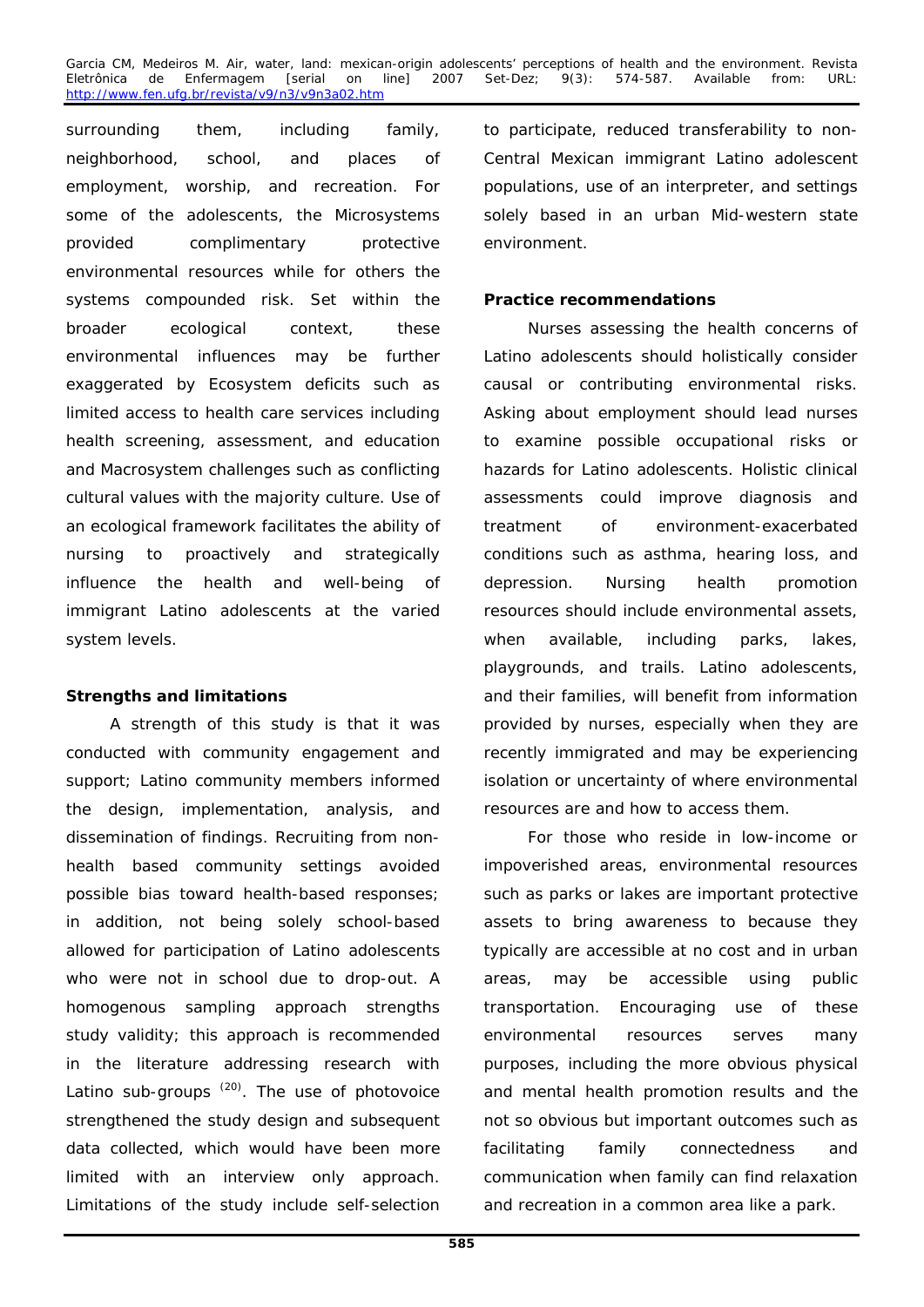Finally, consider the contributions adolescents can make in community assessment, activism and empowerment endeavors through the use of photovoice. Photovoice is a tool useful to these processes and one that adolescents eagerly engage (18,19).

### **Theory development**

This study contributes to the knowledge base of application of the ecological framework in nursing research with Latino adolescents. The discipline of Nursing with its holistic perspective makes nursing an ideal discipline to build upon Bronfenbrenner's work and explicate an ecological model for individual/family, community, and system health and health promotion.

### **RESEARCH RECOMMENDATIONS**

Further research should build on this descriptive work to examine environmental influences on the physical and mental health of Latino adolescents, including occupational, residential, and community environmental risks and assets. Studies employing neighborhood mapping and GPS strategies to examine health disparities experienced in Latino dominant communities should incorporate assessment of natural environmental factors and not be limited solely to assessing the presence or absence of physical environment risks such as liquor stores.

Researchers should employ methodologies that encourage participant creativity, such as visual narratives, so that optimal data are obtained. This could be especially relevant for research involving adolescents, who might experience feelings of powerlessness in more traditional research strategies such as interviews. Further, for English Language Learners (ELL), photovoice might be an appealing data collection strategy that is not dependent on speaking, reading or writing abilities. When the research question can be answered in part or fully through use of photovoice, the method should be critically examined and considered.

Health promotion research with Latino adolescents should consider incorporating environmental components to intervention strategies in order to optimize positive outcomes such as family connectedness, physical health, and mental health.

### **CONCLUSION**

In conclusion, this study contributes to understanding in nursing regarding the health of immigrant Latino adolescents and specifically, the environmental factors that influence or have the potential to influence their physical and mental well-being. Nursing is poised to creatively build on this descriptive research to inform health promotion interventions designed using an ecological framework. Photovoice is a useful tool for nursing practice and research with many populations, including immigrant Latino adolescents. Nursing practice and research can act upon the study findings to holistically assess and intervene to promote health and reduce environmental risks experienced by immigrant Latino youth. These efforts and actions can positively influence the health of immigrant Latino adolescents, working toward eliminating health disparities experienced here in the U.S.

### **REFERENCES**